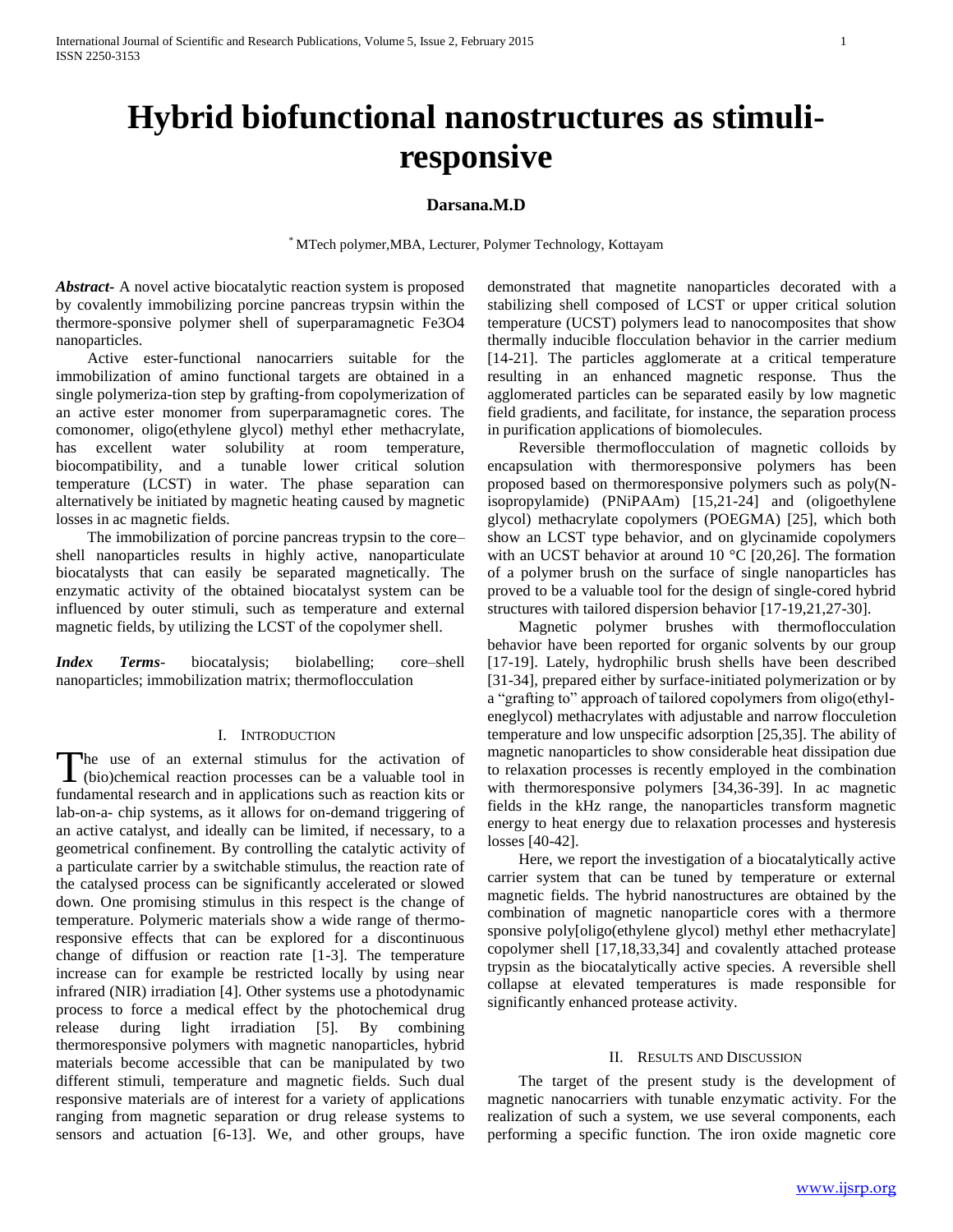allows positioning and heat generation, owing to its behavior in static and dynamic magnetic fields. The polymer shell is the anchor for covalent attachment of the enzyme, and allows the introduction of thermoresponsive behavior. At the same time, it improves biocompatibility and stabilization against agglomeration. Finally, the immobilization of trypsin as a serine protease introduces biocatalytic activity. These components result in hybrid nanostructures, which serve as a recoverable reaction system that can be activated reversely by external ac magnetic fields, by using the thermal energy developed by magnetic heating of the superparamagnetic cores in combination with the thermoresponse of the shell.

 These multifunctional hybrid particles are formed by surface initiated copolymerization of oligo(ethylene glycol) methyl ether methacrylates (labeled as MEMA (M), MEEMA (M') and OEGMA (O)) with N-succinimidyl methacrylate (SIMA (S), Figure 1) as an active ester-functional monomer in DMSO by using surface-modified Fe3O4 nanoparticles as macroinitiators (Scheme 1). Subsequently, subunits carrying primary amine groups, such as proteins or enzymes, can be immobilized via the active ester pendant groups of the brush-type shell.

Synthesis of functional core–shell nanostructures

 In the first step, Fe3O4 nanoparticles are prepared by alkaline precipitation based on a method of Cabuil and Massart [43] and surface-functionalized with (pchloromethyl)phenyltrimethoxysilane (CTS) [44] in order to introduce benzylic chlorine groups for subsequent initiation of atom transfer radical polymerization (ATRP). Oligo(ethylene glycol) methyl ether methacrylates with different length of the hydrophilic side chain are used as the main monomer to generate a hydrophilic polymer shell with tunable critical solution behavior in water. By proper choice of the copolymer composition, the thermoflocculation temperature of the core– shell particles can be adjusted [34,35].

 The biocompatibility of poly(ethylene glycol) derivates is helpful to obtain nanoparticles acceptable for use in in vitro biological systems.

 The direct introduction of carboxy functions to the polymer shell by surface-initiated ATRP involving (meth)acrylic acid is hindered by catalyst poisoning, resulting in a loss of reaction control. To overcome this, the protection of the carboxy group is useful [45], and in our approach, we employed succinimidyl methacrylate (SIMA) as a methacrylic acid derivative suitable for ATRP [46-48]. We have initially investigated the copolymerization behavior of the two monomers in model copolymerization experiments in solution, to ensure proper incorporation of the functional groups and stability of the active ester functionality under the polymerization conditions [33].

 The catalytic system employed in the synthesis is based on copper(I) bromide and 2,2´-bipyridine in a DMSO solution. After 24 h of stirring at ambient temperature, viscous, deep brown magnetic dispersions are obtained. The success of the surfaceinitiated ATRP is qualitatively analyzed by transmission electron microscopy (TEM) and ATR-IR spectroscopy [33] on carefully washed and dried particles. TEM images (Figure 2) of the obtained nanoparticles demonstrate strongly contrasting Fe3O4 cores surrounded by less contrasting polymer shells. The nearly spherical nanoparticles are separately covered with a polymer layer of an average thickness of 3 nm, independent of the core size.

 ATR-IR spectra (Figure 3b) of the dry Fe 3 O 4 @P(O x M y S z ) nanoparticles feature signals relating to the vibrational absorption of polymeric methyl and methylene groups ( $v = 2800$ cm – 1 –3050 cm – 1), carbonyl double bond ( $v = 1722$  cm–1), C–O deformation ( $v = 1099$  cm–1) and N–O deformation ( $v =$ 1025 cm−1), which clearly reveals the presence of P(OEGMAco-SIMA). The three distinct peaks at  $v = 1807$  cm-1, 1778 cm−1 and 1722 cm−1 are characteristic of the vibrational absorption of the three carbonyl double bonds of the SIMA function, indicating that the succinimidyl ester is still existent and is neither hydrolysed nor deactivated [33]. The composition of the obtained hybrid materials is determined from mass loss between 150 °C and 480 °C in thermogravi metric analysis (TGA) (Table 1).

 The hydrodynamic diameter of the core–shell nano-objects in aqueous dispersion can be detected by dynamic light scattering (DLS). A significant increase of the hydrodynamic diameter can be observed (Table 1), compared to electrostatic stabilized particles, and to CTS functionalized particles with a number average hydrodynamic diameter dh,n of 14 nm and 21 nm, respectively.

Hybrid particle characteristics

 The magnetic properties of the nanoparticles at different points within the synthesis were investigated via vibrating sample magnetometry (VSM). In Figure 4a the magnetization curves of electrostatically stabilized nanoparticles Fe3O4@CA, initiator functionalized nanoparticles Fe 3 O 4 @CPS and magnetic polymer brushes Fe3O4@P(O100) are shown. Obviously, the graphs are almost perfectly matched after normalization by the saturation magnetization Ms, demonstrating that the magnetization behavior of the magnetic cores does not change during the synthesis of the polymer brushes. Furthermore, it can be observed from the graphs that the particles' cores are superpara magnetic and show no hysteresis in all investigated samples. By employing Chantrell's method [49], we extract values for the core diameter between 10.2 nm and 10.7 nm from the initial slope (Table 1) [36].

 As a consequence of the surface-initiated polymerization process, the polymer shells are end tethered to the particle surface in high density, as it has been previously shown by us and others [15,17]. When exposed to a suitable solvent, the polymer chains are highly solvated and protrude out from the surface in form of a polymer brush. In this state, the shell readily serves as a steric stabilizer for the particle dispersion, as the solvated brush surfaces result in a short-range repelling potential between individual particles. In contrast, when exposed to a bad solvent, the shell collapses, and particle agglomeration is observed.

 In the present case, the polymer shell displays a reversible LCST behavior in water with a thermoflocculation temperature Tc that can be adjusted by the copolymer composition, as we have shown in a recent paper [34]. Thus, in aqueous media, the hybrid particles show thermoresponsive behavior [25]: while readily dispersible at low temperature, they reversibly flocculate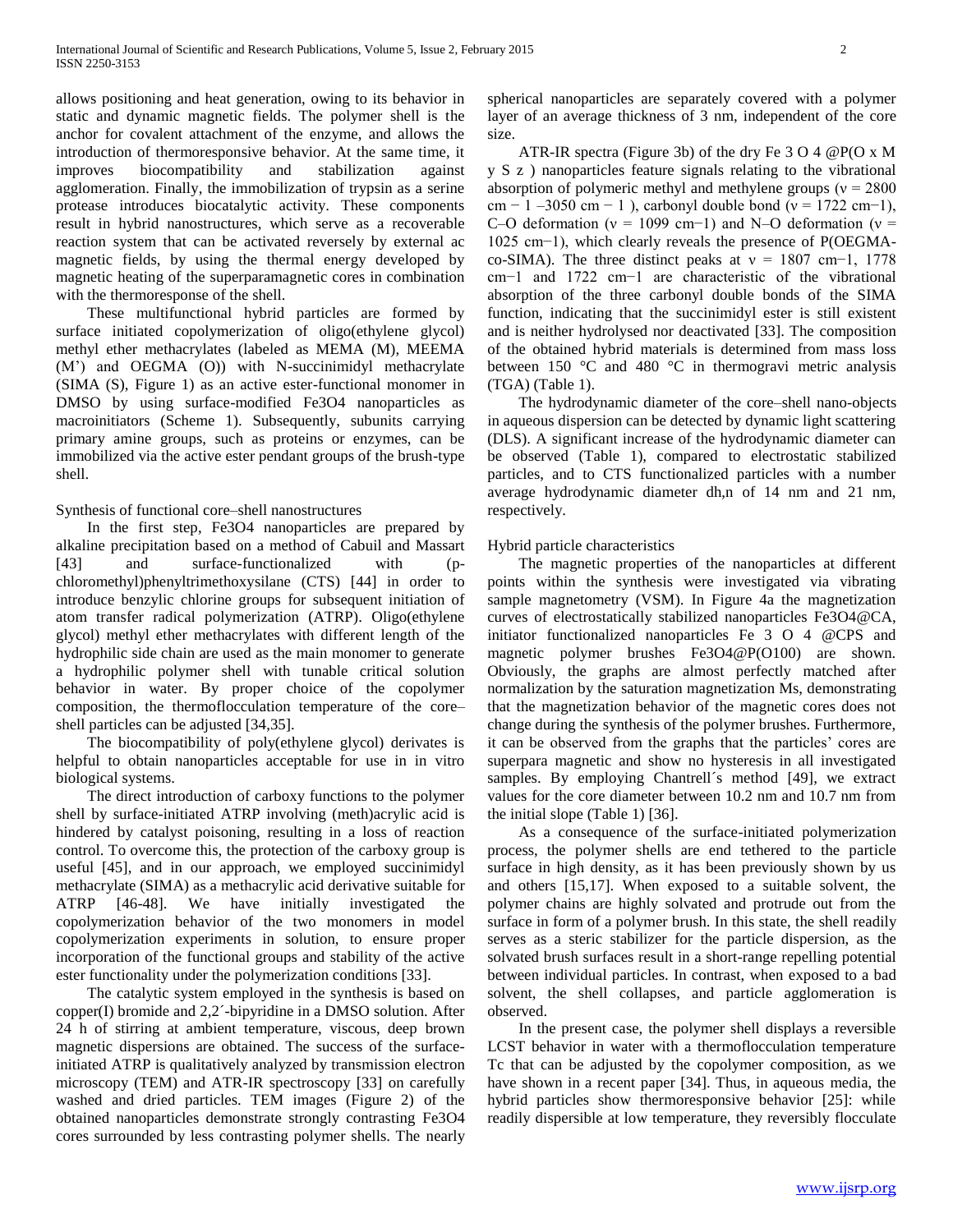when the dispersion temperature reaches the Tc of the shell, and therefore form a separate phase.

 In the agglomerated state above the LCST, simple permanent magnets with magnetic field gradients below 50 mT·cm−1 are sufficient to separate the magnetic polymer brush particles from the carrier medium. We have shown that this behavior is of use for the easy magnetic separation of aminofunctional probes and magnetically labeled biomolecules [33]. In this respect it is of interest to note, that the cloud point temperature can be adjusted by copolymerization in a wide range, including temperatures acceptable for biomolecules and biological species (Figure 3a) [34]. Furthermore, it has been shown that thermoflocculation of core–shell particles can be induced by magnetic heating of the particle cores in suitable ac magnetic fields [34,38].

## **Table 1: Physical and chemical composition of investigated multifunctional core–shell nanoparticles.**

| Samples           | IJР<br>[wt $%$ ] | dh.ndc<br>$[nm]$ $[nm]$ |      | <b>UMF</b><br>[wt %] | Tc<br>rci |
|-------------------|------------------|-------------------------|------|----------------------|-----------|
| Fe3O4@P(O100)     | 62.9             | 169                     | 10.2 | 2.10                 | 61.2      |
| Fe3O4@P(O82M18)   | 43.8             | 127                     | 10.7 | 1.91                 | 53.4      |
| Fe3O4@P(O64M36)   | 62.8             | 171                     | 10.5 | 2.48                 | 43.7      |
| Fe3O4@P(O47M53)   | 33.8             | 113                     | 10.3 | 1.22                 | 36.6      |
| Fe3O4@P(O75S25)   | 40.4             | 79                      | 12.1 | 2.14                 | 59.4      |
| Fe3O4@P(O80S20)   | 49.9             | 47                      | 10.3 | 1.54                 | 57.8      |
| Fe3O4@P(O85S15)   | 41.3             | 73                      | 12.0 | 2.33                 | 60.8      |
| Fe3O4@P(O90S10)   | 52.1             | 49                      | 10.4 | 1.51                 | 57.9      |
| Fe3O4@P(O95S5)    | 43.9             | 48                      | 10.4 | 1.91                 | —         |
| Fe3O4@P(O8M'84S8) | 39.8             | 75                      | 11.3 | 1.56                 | 32.3      |

 annotation: Fe3O4@P(OwMxM'ySz) with molar fraction of w: OEGMA, x: MEMA, y: MEEMA, and z: SIMA in the polymer shell; μP: mass fraction of copolymer in dry particle powder (TGA), dh,n: number average hydrodynamic diameter (DLS), dc: volume average core diameter (VSM), μMF: mass content of Fe3O4 in saturated DMSO dispersion (VSM), Tc: cloud point temperature (CPP).



**Figure 3: a) Cloud point temperature Tc of Fe3O4@P(OxMy) in water in relation to molar fraction of MEMA χM,exp. in the polymer shell. b) ATR-IR spectra of trypsin, Fe3O4@P(O8M'84S8); and Fe3O4@P(O8M'84S8)-Try (dry powders).**

The ability of superparamagnetic nanoparticles to locally develop heat when exposed to external ac magnetic fields in the kHz range is of considerable interest to activate physical or chemical processes in the vicinity of the particles, e.g., in hyper-thermia [50,51], and for the remote operation of thermoresponsive soft actuators [39,52]. The heat development occurs due to relaxational processes (Néel and Brown) as well as hysteresis effects that results in considerable losses during the dynamic magnetic response of the materials [40,53-55].

 We investigated the behavior of Fe3O4@P(O100) dispersions in an oscillating magnetic field  $(250 \text{ kHz}, \text{H} = 31.5$ kA•m−1) by recording the sample temperature with time (Figure

4b). The temperature of all samples increases within minutes to temperatures up to 80 °C depending on the FeOx content. A higher Fe3O4 content leads to faster heating, and a specific heat power (SHP) = 86.5 W•g−1 of the particle cores can be extracted from the data. The generated heat flux is strong enough to reach the cloud point temperature  $T c$  of 61  $^{\circ}C$  in the dispersions at magnetic fractions of  $\mu$ (Fe3O4) = 0.5 mass % and higher. In this temperature range, we observe a slight deviation from the expected logarithmic deceleration of the heating rate (Figure 4b). We attribute the deviation to the heat consumption caused by the phase transition process.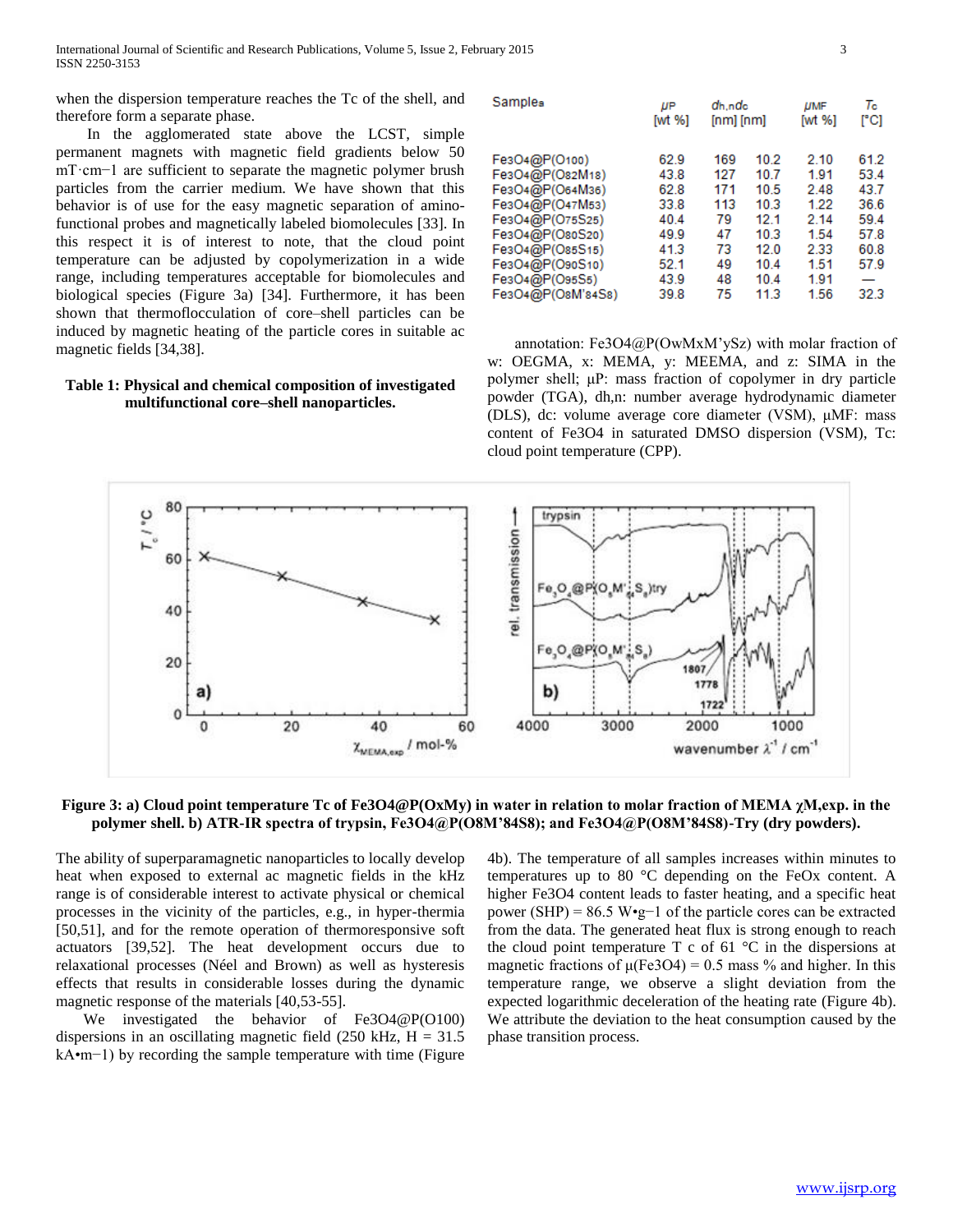

## **Figure 4: a) Normalized magnetization loops of dispersions based on Fe3O4@CA in water (solid line), Fe3O4@CPS in DMSO (dashed line), and Fe3O4@P(M90C10) in DMSO (dotted line); b) sample temperature T vs irradiation time t for Fe3O4@P(O100) nanoparticle dispersions in ac magnetic fields (250 kHz, H = 31.5 kA•m−1).**

Enzyme immobilization and activity

 The immobilization of biomacromolecules on magnetic carriers is of interest for separable biocatalytic systems. We successfully immobilized trypsin as a model enzyme on the shell of Fe3O4@P(O8M´84S8) nanoparticles. Particles with low SIMA functionality have been chosen to avoid particle crosslinking or agglomeration due to multiple attachment of a single protein molecule by several nano-objects. Figure 3b compares the ATR-IR spectra of trypsin-functional nanoparticles (Fe3O4@P(M8O84S8)-Try) to free trypsin. In both samples, we observe similar amide signals ( $v = 1620$ , 1578 cm−1), and also the NH-signal ( $v = 3284$  cm−1) of the trypsin peptide sequence is visible in both spectra. From the nitrogen content obtained by elemental analyses (EA), the amount of trypsin bound to the polymer surface of the nanoparticles is calculated to 111 mg trypsin per g particle (4.76 µmol•g−1), compared to commercially available magnetic particles for the protein binding with reported capacities between 1.5 mg•g−1 and 20 mg•g−1 [33,56]. The catalytic activity of trypsin, a protease for hydrolysis of specific peptide bonds (chain scission after the amino acids arginine and lysine), is investigated by the classical BAPNA method [57] and is compared to the native protein. Trypsin catalyzed hydrolysis of benzoyl-Arg p-nitroanilide (BAPNA) results in the formation of p-nitroaniline that can be quantified by UV–vis spectroscopy at 410 nm (Scheme 2) [58].

 The increase of relative absorption A410 is observed over time for different substrate concentrations cBAPNA. A410 is directly correlated to the p-nitroaniline concentration, thus the reaction rate  $v = d[P]/dt$  can be obtained from the initial slopes [2]. As a control experiment the primarily FeOx@P(O8M´84S8) nanopar ticle dispersion without trypsin bound to the polymer shell is also used; no increase in UV absorption over time was detected in the control experiment. In every run employing either trypsin or immobilized trypsin, a linear increase of absorption with time can be detected in UV experiments for initial stages.

To exclude possible trypsin leaching from the carriers, we continued the data collection for a couple of minutes after magnetic separation of the magnetic nanoparticles from the BAPNA solution. No further increase in adsorption was detected.

 By linearly plotting the reaction rates vs the BAPNA concentration cBAPNA (Cornish-Bowden plot, Figure 5a), a hyperbolic behavior is observed that can nicely be fitted by the Michaelis Menten equation. The graph trends towards the saturation rate vmax, and the Michaelis constant Km, respectively; where

$$
V = \frac{V_{\text{max}} \cdot c_{\text{BAPNA}}}{K_{\text{m}} + c_{\text{BAPNA}}} \tag{1}
$$

Data linearization can be achieved by the Eadie–Hofstee method [59] (Figure 5b) by plotting v against v•cBAPNA−1, and using the Michaelis–Menten equation in the form:

$$
v = -K_{\rm m} \frac{v}{c_{\rm BAPNA}} + v_{\rm max} \tag{2}
$$

 Km and vmax can be determined from the negative slope and the intercept of the linear plots, respectively. A discontinuous behavior can be observed in the range of the LCST temperature (32.3 °C, see above) for aqueous Fe3O4@P(O8M'84S8)-Try dispersions.

 While the Michaelis constant K m of free trypsin decreases slowly with temperature, for particle-immobilized trypsin a strong increase is observed for temperatures above the Tc of the polymer, indicating a decrease in complex stability, probably due to shell collapse or particle precipitation, or both (Figure 6b). Nevertheless, the turnover number  $kcat = \text{vmax}/\text{ctrysin}$  that is comparably low for particle-bound trypsin below T c , indicates a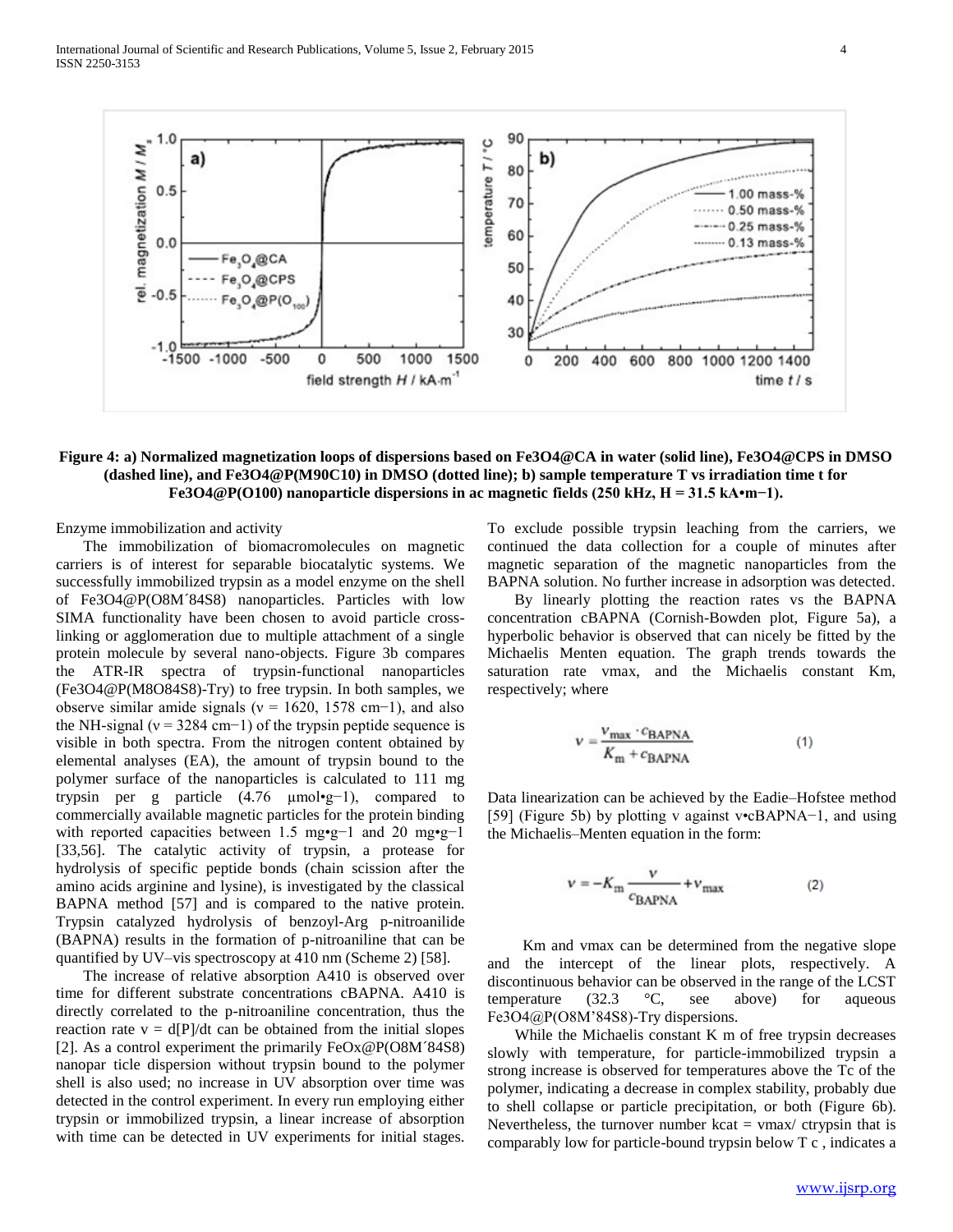considerable acceleration of the particle- catalyzed reaction at temperatures above the Tc of the particle dispersion (Figure 6a). Probably, the shell collapse eases access to the enzyme for the substrate, considering that with a molar mass of 23,300 g•mol−1 the molecule size of trypsin is of the same order as Mn of the surface immobilized polymer chains (Scheme 3). In an upcoming study, the influence of diffusion and the extraction of thermodynamic parameters will give more insight to this process.







#### III. CONCLUSION

 In summary the presented results show that the combination of magnetic cores with a biocatalytically active, thermoresponsive polymer shell is a promising approach for nanoscopic carrier systems that allow an external reaction control and magnetic recovery of the catalyst. Fe3O4 nanoparticles with a brush shell composed of poly(oligo(ethylene glycol) methacrylates) and functionalized with porcine pancreas trypsin show temperature tunable activity. Kinetic experiments on the catalytic activity by the BAPNA method support the reaction acceleration in particle-immobilized trypsin when the particles are heated across the transition temperature of the polymer shell, an effect that is attributed to the shell collapse. The particles can be heated by ac magnetic fields, resulting in remotely controlled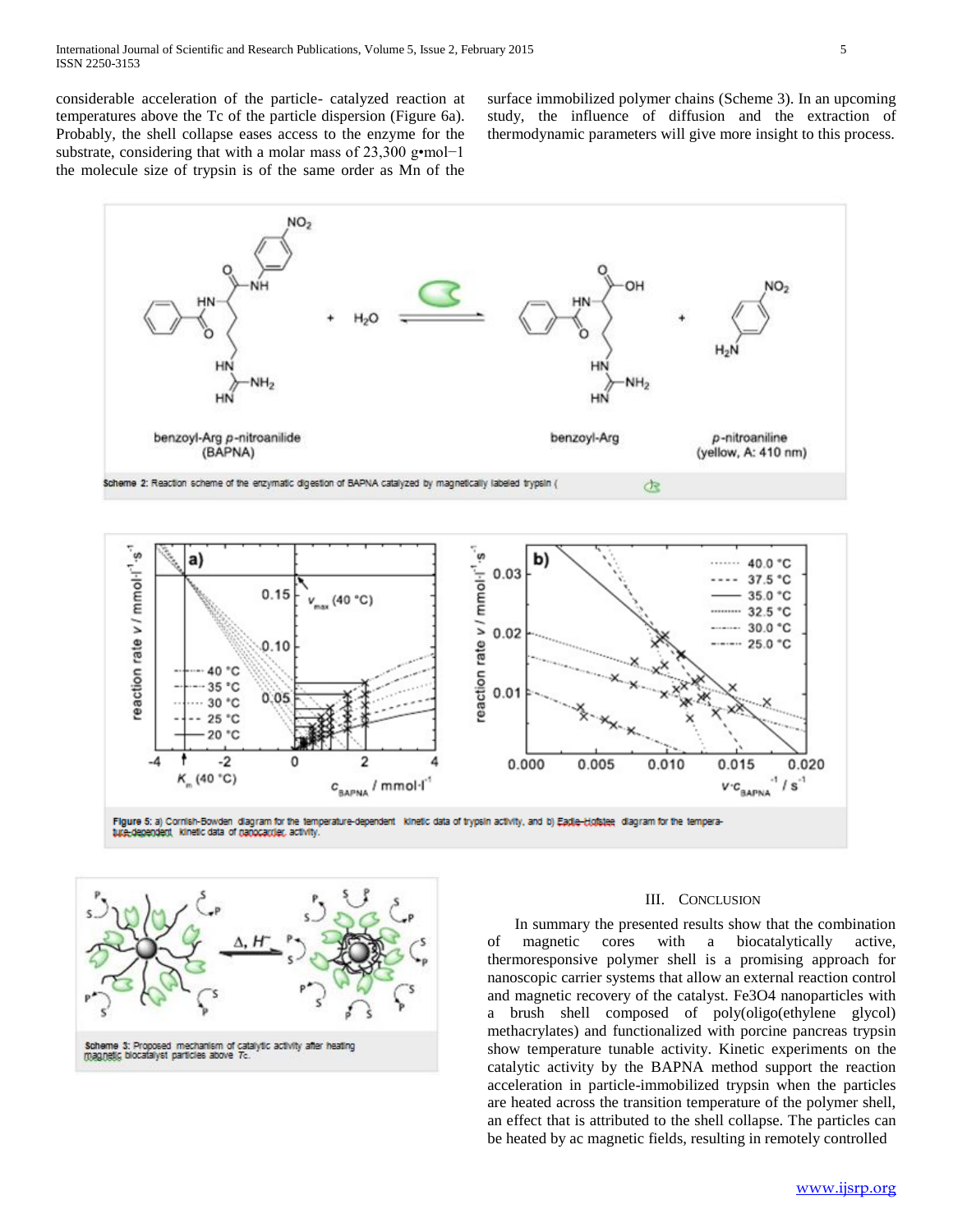biocatalytic systems. The principle described here is applicable to the modification of other biologically or catalytically relevant groups, and will therefore open new ways for the design of multifunctional hybrid nanostructures with different property portfolios.



## IV. EXPERIMENTAL

Materials: Ammonium hydroxide aqueous solution (Fluka, 25%), Nα-benzoyl-D,L-arginin-4-nitroanilide hydrochloride (BAPNA) (Sigma, 98%), benzylamine (BzA) (Janssen Chimica), 2,2´ bipyridine (bpy) (Aldrich, 99%), citric acid monohydrate (Grüssing GmbH, 99,5%), (4- (chloromethyl)phenyl)trimethoxysilane (CPS) (ABCR, 95%), copper(I) bromide (CuBr) (Aldrich, 98%), 1-(3 dimethylaminopropyl)-3-ethylcar-bodiimide hydrochloride (EDC) (ABCR, 98%), N-hydroxy succinimide (NHS, Fluka), iron(III) chloride hexahydrate, iron(II) chloride tetrahydrate (Fluka, 98%), ninhydrin (Riedel- de-Haen), oligo(ethylene glycol) methylether methacrylate (OEGMA, Aldrich, Mn = 290 g•mol−1), 2-(2-methoxyethoxy)- ethyl methacrylate (MEEMA), porcine pancreas trypsin type IX-S (Aldrich), tetramethylammonium hydroxide aqueous solution (25%) were used as received without further purification. Ethanol, diethyl ether and acetone were purified by distillation before use. Dimethyl sulfoxide (DMSO; min. 99.5%, Riedel-de-Haen) was distilled under reduced pressure from calcium hydride and stored under argon and molecular sieve (3A). HEPES buffer was prepared from 11 mM HEPES (Sigma), 140 mM NaCl (Merck), 4 mM KCl (Merck), 10 mM D(+)-glucose, and dissolved in deionized water. 2-Methoxyethyl methacrylate (MEMA, Aldrich, 99%) was distilled under reduced pressure and stored under argon. Nitric acid (conc., p.a., Merck) was diluted with distilled water resulting in a 2 N solution. Succin- imidyl methacrylate (SIMA) was synthesized by a method by Gatz et al [26,60].

 Synthesis and stabilization of Fe3O4 nanoparticles: The synthesis of magnetite nanoparticles on the gram scale was carried out by alkaline precipitation of iron(III) and iron(II) chloride following a method of Cabuil and Massart and is described in detail elsewhere [43]. For stabilization, the freshly synthesized nanoparticles were stirred with 420 mL 2 N nitric acid for 5 min. After washing with distilled water, 90 mL 0.01 N citric acid (CA) was added to the nanoparticles and stirred for 5 min. The particles were magnetically separated from the supernatant and 15 mL of tetramethyl ammonium hydroxide aqueous solution was added to obtain 3.32 g magnetic nanoparticles Fe3O4@CA in 92 mL of a stable dispersion at pH 8–9 (yield:42.5%).

The Fe3O4 content  $\mu$ (Fe3O4) in dispersion and the magnetic core diameter dc were determined via VSM ( $\mu$ (Fe3O4) = 2.55 mass%, dc = 11.7 nm). DLS: dh,n = 14.3 nm (25 °C in H2O) FT-IR (Diamond): ν (cm−1) = 2357, 2335 (C-N), 1247 (OH), 1098 (C-O), 1080 (OH).

 Surface modification of Fe 3 O 4 nanoparticles: For the immobilization of initiator sites on the particle surface of Fe3O4@CA, the dispersion was diluted with ethanol to a mass content of 1.0 g•l−1, and 1.80 mmol CPS per gram of Fe3O4 was added. After stirring for 24 h at ambient temperature, ethanol was removed under reduced pressure at 40 °C and the particles were washed with ethanol/acetone (1:1) five times. The particles were then redispersed in DMSO, resulting in a Fe3O4 content µ(Fe3O4) of 6.44 mass % (VSM) in dispersion (yield: 46.4%). The magnetic core diameter dc was measured to be 11.1 nm (VSM). The functionalization degree of CPS was determined by EA to be 0.87 mmol CTS on 1.94 g Fe3O4@CPS. FT-IR (Diamond): ν (cm−1) = 2357, 2335 (C–N), 1241 (OH), 1115 (Si– O), 1011, 948 (Si–C).

 Surface-initiated ATRP of functional polymer shells: The obtained CPS coated particles served as a macroinitiator for the following ATRP. The synthesis of Fe  $3 \text{ O } 4$  @P(O 100) is described, representatively. Therefore 6 mL of the DMSO- based particle dispersion (0.65 g Fe3O4@CPS) was mixed with 5 mL of a DMSO solution of 37.3 mg (0.26 mmol) CuBr and 101 mg (0.65 mmol) bpy. The polymerization was started by adding 5.83 mmol of the monomer (here: OEGMA). The mixture was stirred for 24 h at ambient temperature. The obtained viscous magnetic fluid was diluted with 10 ml DMSO to the final ferrofluid. The Fe3O4 content  $\mu$ (Fe3O4) in dispersion and the magnetic core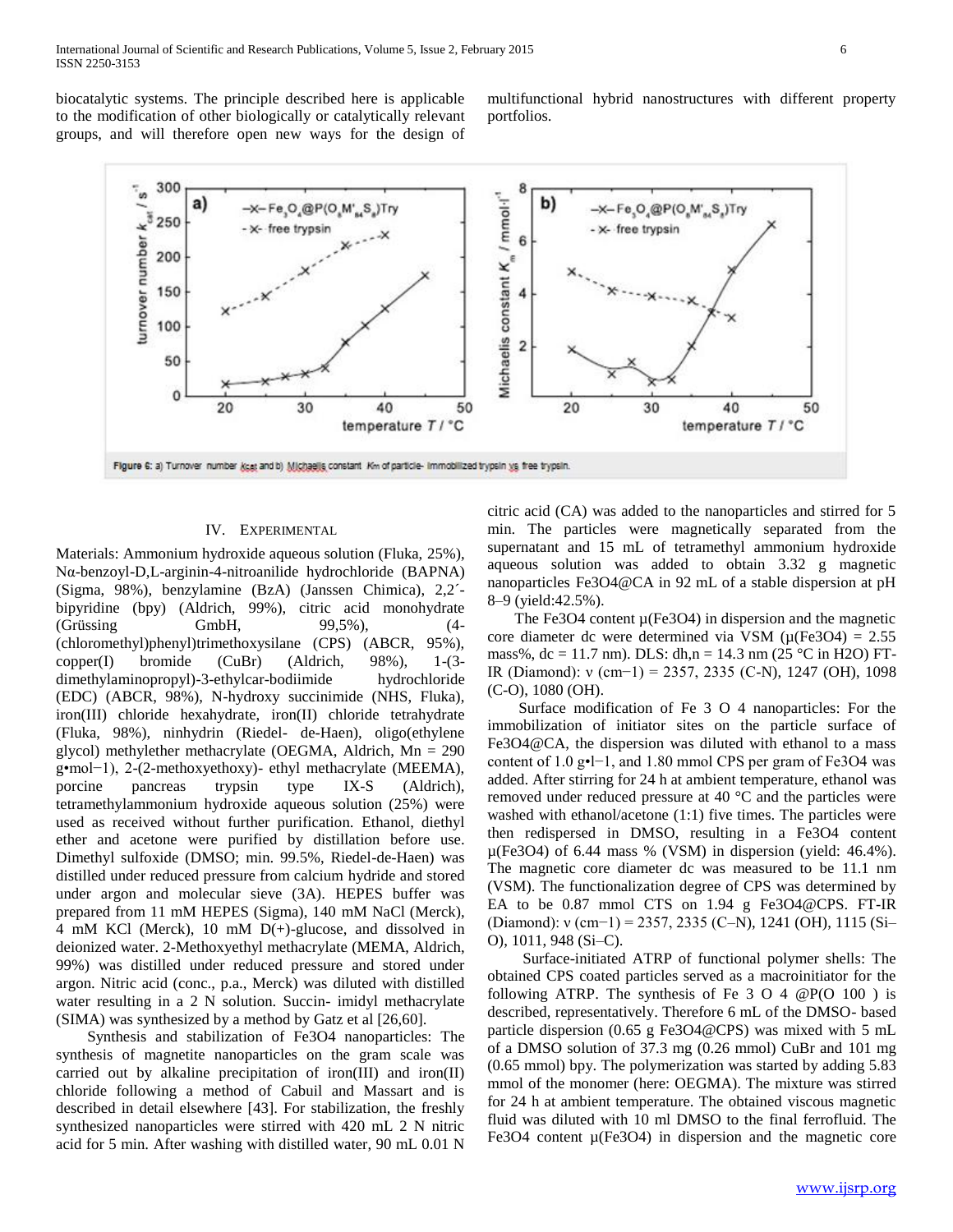diameter dc were determined via VSM. The polymer content χPol in the dried particles was obtained from EA and TGA.

 Particle transfer to water/buffer: The DMSO-based particle dispersion was added dropwise to diethyl ether (Et2O). The precipitate was washed five times with Et2O/Acetone (1:1) and was redispersed in distilled water or buffer to obtain an aqueous magnetic fluid.

 Immobilization of trypsin: 30 mg trypsin was dissolved in 6 mL HEPES buffer and mixed with 6 mL of a HEPES bufferbased Fe 3 O 4  $\mathcal{Q}P(O 85 S 15)$  particle dispersion ( $\mu(FeO x) =$ 0.15 mass %). In order to allow reactivation of active ester functions that may have hydrolyzed during storage, 6 mL of 2.21 μM EDC/NHS solution was added. The binding reaction was carried out for 6 h at ambient temperature on a shaker. The obtained trypsin functionalized particles were separated and washed carefully with water to remove any residues of free trypsin, and redispersed in HEPES buffer.

 Determination of immobilized enzyme kinetics and activity: BAPNA was used as the model substrate. Four HEPES buffered BAPNA solutions with concentrations between 2.0 mM and 0.5 mM, and a 6.0 μM trypsin solution were prepared and tempered to the desired temperature. The respective BAPNA solution was added to a cuvette and mixed with 100 μL of FeOx@POEGMAtrypsin nanoparticle dispersion or with 50 μL trypsin solution. The cuvette was placed into the spectropho-tometer and tempered. Starting with the addition of the enzyme, the change in absorption at 410 nm was detected over a period of up to 20 min by UV–vis spectroscopy.

 Analytic methods and instrumentation: ATR-IR spectra were measured on a Nicolet 6700 spectrometer. Elemental analyses were performed on a Perkin-Elmer 2400 CHN analyzer. The organic content was calculated through C content. For TGA, a Netzsch STA 449c in a He atmosphere was used with a heating rate of 10 K·min−1 between 30 and 600 °C. Gel permeation chromatography (GPC) elugrams were collected on THF (300  $\times$ 8 mm 2 MZ Gel Sdplus columns, Waters 410 RI-detector) relative to polystyrene standards. NMR spectroscopy was performed on a Bruker DRX500 at 500 MHz and ambient temperature. DLS experiments and zeta potential measurements were performed on a Malvern Zetasizer Nano ZS at 25 °C. The particle size distribution was derived from a deconvolution of the measured intensity autocorrelation function of the sample by the general purpose mode (non-negative least-squares) algorithm included in the DTS software. Each experiment was performed at least three times. Cloud point photometry of aqueous particle dispersions was performed on a Tepper TP1 cloud point photometer at 1 K·min−1 in HEPES buffer. From the turning point of the turbidity curves, the cloud point temperature Tc was obtained. Vibrating sample magnetization (VSM) measurements were implemented on an ADE Magnetics vibrating sample magnetometer EV7. Induction heating experiments were performed on a Hüttinger HF generator Axio 5/450T equipped with a copper inductor  $(l = 50$  mm,  $dl = 35$  mm,  $n = 5$ ), and operating at 250 kHz and at a magnetic field of 31.5 kA·m−1. The experiments were performed in a vacuum-isolated glass sample container. Different samples with varying magnetite concentrations μ(Fe3O4) of Fe3O4@P(O100)- based magnetic fluid in water were exposed to the oscillating magnetic field. Via a fiber-optical sensor the fluid temperature T was measured against time t. For UV–vis spectroscopy, a Nicolet UV 540 spectroscope, a Unicam UV 500 or a Perkin Elmer Lambda19 with a thermostat Colora NBDS was used. Differential scanning calorimetry thermograms were collected on a Mettler-Toledo DSC 822e at 5 K•min−1. TEM pictures were taken on a Hitachi H 600.

#### V. ACKNOWLEDGEMENTS

 Thanks to Prof. T. J. J. Müller, HHU Düsseldorf, for the use of the temperature controlled UV–vis spectrometer and Prof. H. Ritter, HHU Düsseldorf for generous support. We also thank C. Schlemmer, ALU Freiburg, for recording TEM pictures. We gratefully acknowledge DFG (Emmy Noether Program, priority program SPP 1259) and FCI (A. M. Schmidt, G. U. Marten) for financial support.

#### REFERENCES

- [1] Tokarev, I.; Minko, S. Adv. Mater. 2009, 21, 241–247. doi:10.1002/adma.200801408
- [2] Keurentjes, J. T. F.; Kemmere, M. F.; Bruinewoud, H.; Vertommen, M. A. M. E.; Rovers, S. A.; Hoogenboom, R.; Stemkens, L. F. S.; Péters, F. L. A. M. A.; Tielen, N. J. C.; van Asseldonk, D. T. A.; Gabriel, A. F.; Joosten, E. A.; Marcus, M. A. E. Angew. Chem., Int. Ed. 2009, 48, 9867–9870. doi:10.1002/anie.200904172
- [3] Kawaguchi, H.; Kisara, K.; Takahashi, T.; Achiha, K.; Yasui, M.; Fujimoto, K. Macromol. Symp. 2000, 151, 591–598. doi:10.1002/1521- 3900(200002)151:1<591::AID-MASY591>3.0.CO;2-P
- [4] Weissleder, R. Nat. Biotechnol. 2001, 19, 316–317. doi:10.1038/86684
- [5] Sun, Y.; Chen, Z.; Yang, X.; Huang, P.; Zhou, X.; Du, X. Nanotechnology 2009, 20, 135102–135110. doi:10.1088/0957-4484/20/13/135102
- [6] Pankhurst, Q. A.; Thanh, N. K. T.; Jones, S. K.; Dobson, J. J. Phys. D: Appl. Phys. 2009, 42, 224001-224016. 3727/42/22/224001
- [7] Misra, R. D. K. Mater. Sci. Technol. 2008, 24, 1011–1019. doi:10.1179/174328408X341690
- [8] Horák, D.; Babič, M.; Macková, H.; Beneš, M. J. J. Sep. Sci. 2007, 30, 1751–1772. doi:10.1002/jssc.200700088
- [9] Gu, H.; Xu, K.; Xu, C.; Xu, B. Chem. Commun. 2006, 941–949. doi:10.1039/b514130c
- [10] Franzreb, M.; Siemann-Herzberg, M.; Hobley, T. J.; Thomas, O. R. T. Appl. Microbiol. Biotechnol. 2006, 70, 505–516. doi:10.1007/s00253-006- 0344-3
- [11] Safarik, I.; Safarikova, M. Biomagn. Res. Technol. 2004, 2, No. 7. doi:10.1186/1477-044X-2-7
- [12] Pankhurst, Q. A.; Connolly, J.; Jones, S. K.; Dobson, J. J. Phys. D: Appl. Phys. 2003, 36, R167–R181. doi:10.1088/0022-3727/36/13/201
- [13] Safarik, I.; Safarikova, M. J. Chromatogr., B: Biomed. Sci. Appl. 1999, 722, 33–53. doi:10.1016/S0378-4347(98)00338-7
- [14] Wakamatsu, H.; Yamamoto, K.; Nakao, A.; Aoyagi, T. J. Magn. Magn. Mater. 2006, 302, 327–333. doi:10.1016/j.jmmm.2005.09.032
- [15] Sun, Y.; Ding, X.; Zheng, Z.; Cheng, X.; Hu, X.; Peng, Y. Chem. Commun. 2006, 2765–2767. doi:10.1039/b604202c
- [16] Brazel, C. Pharm. Res. 2009, 26, 644–656. doi:10.1007/s11095-008-9773-2
- [17] Gelbrich, T.; Feyen, M.; Schmidt, A. M. Macromolecules 2006, 39, 3469– 3472. doi:10.1021/ma060006u
- [18] Kaiser, A.; Gelbrich, T.; Schmidt, A. M. J. Phys.: Condens. Matter 2006, 18, S2563–S2580. doi:10.1088/0953-8984/18/38/S03
- [19] Schmidt, A. M. Macromol. Rapid Commun. 2005, 26, 93-97. doi:10.1002/marc.200400426
- [20] Ohnishi, N.; Furukawa, H.; Hideyuki, H.; Wang, J.; An, C.; Fukusaki, E.; Kataoka, K.; Ueno, K.; Kondo, A. NanoBiotechnology 2006, 2, 43–49. doi:10.1007/s12030-006-0006-7